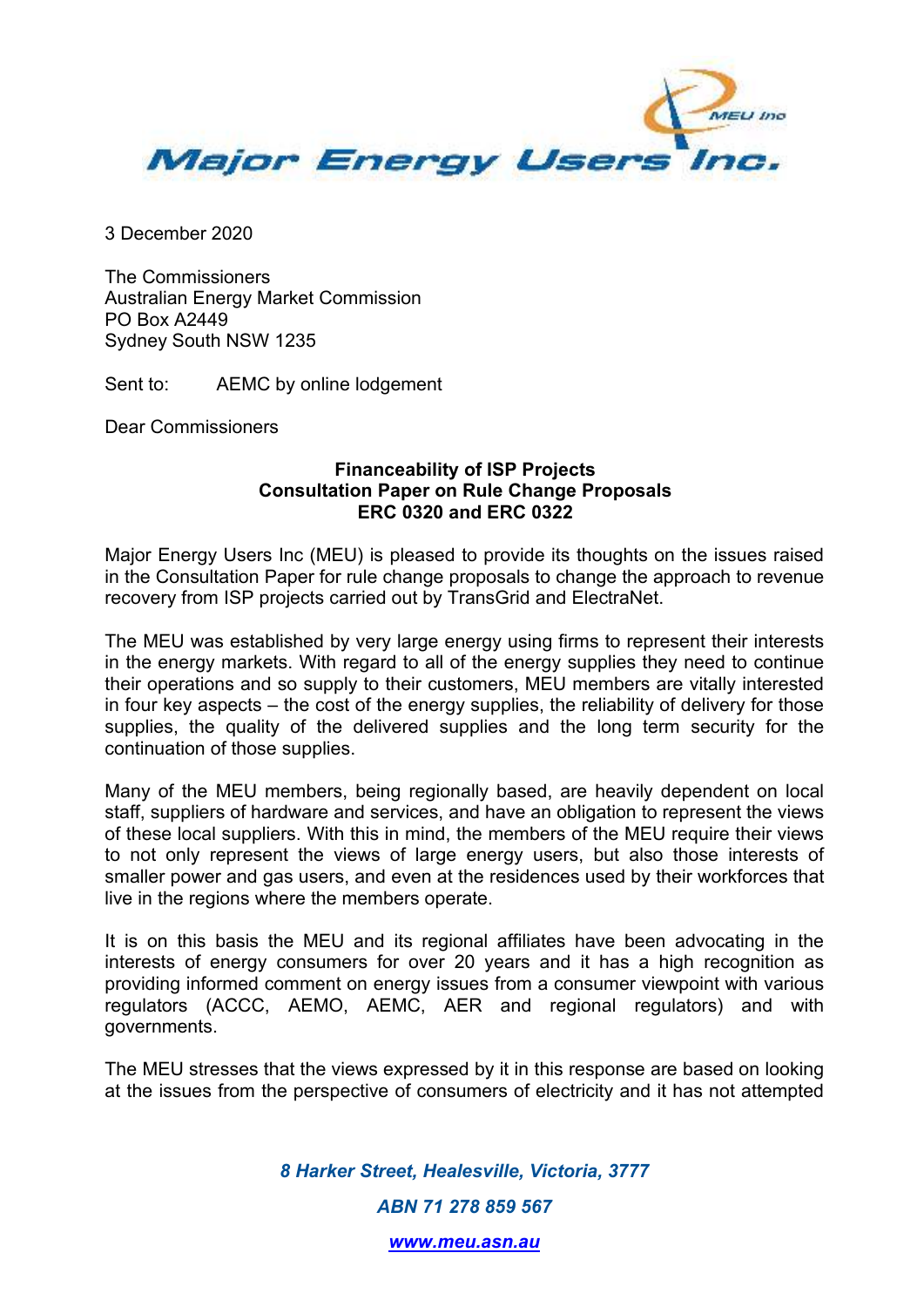to provide any significant analysis on how the proposed changes might impact other stakeholders.

## **Expediting the rule change proposals**

The MEU notes that both rule change proponents sought for the rule change to be expedited as delays in approval of the rule changes proposed would result in further delays to the delivery of Project EnergyConnect (PEC) and potentially other ISP projects. The MEU agrees with the AEMC that these two rule changes have such widereaching effects they should be assessed on their merits in a full consultation process.

The MEU is of the view that the full evaluation process must apply to what are quite fundamental changes to the NEM processes that have been developed over many years and to make a change of such magnitude without proper consultation would not reflect the degree of attention that was applied in the past when establishing these rules.

The MEU is quite concerned that, despite the significance of the implications of these rule changes across the NEM, the AEMC has agreed with the proponents that it will speed up the review process. The MEU considers that the AEMC has erred in this regard and should allow for the changes to follow the usual process and not hurry to a solution.

## **Recovery of capital**

The first part of the rule change proposals is for the TNSPs to be allowed to not only to receive a return on the expenditure incurred during the design and construction phase of ISP projects, but to also receive the benefits of depreciation on these projects during the design and construction phases, prior to them coming into operation. Effectively, the TNSPs want consumers to pay for a service before it can even provide a service and before the TNSPs deliver any benefit to those that will have to pay for these assets for the next 50-60 years.

The MEU points out that regulation is supposed to replicate the effects of competition. Firms in competition receive no benefit at all from their investments during the design and construction phase and it is only when the investments commence generating revenues do the firms get any return on their investment.

The MEU also points out that firms in competition rarely get anywhere near the longterm target revenue from their investment as soon as the investment is operational. Usually, such firms have to devote considerable efforts in selling the products from their investment so it can be many years before the revenue from the investment exceeds the ongoing costs and so deliver a return on the investment. In contrast, TNSPs get full recovery from their investment from the time they complete construction and the asset is available for use.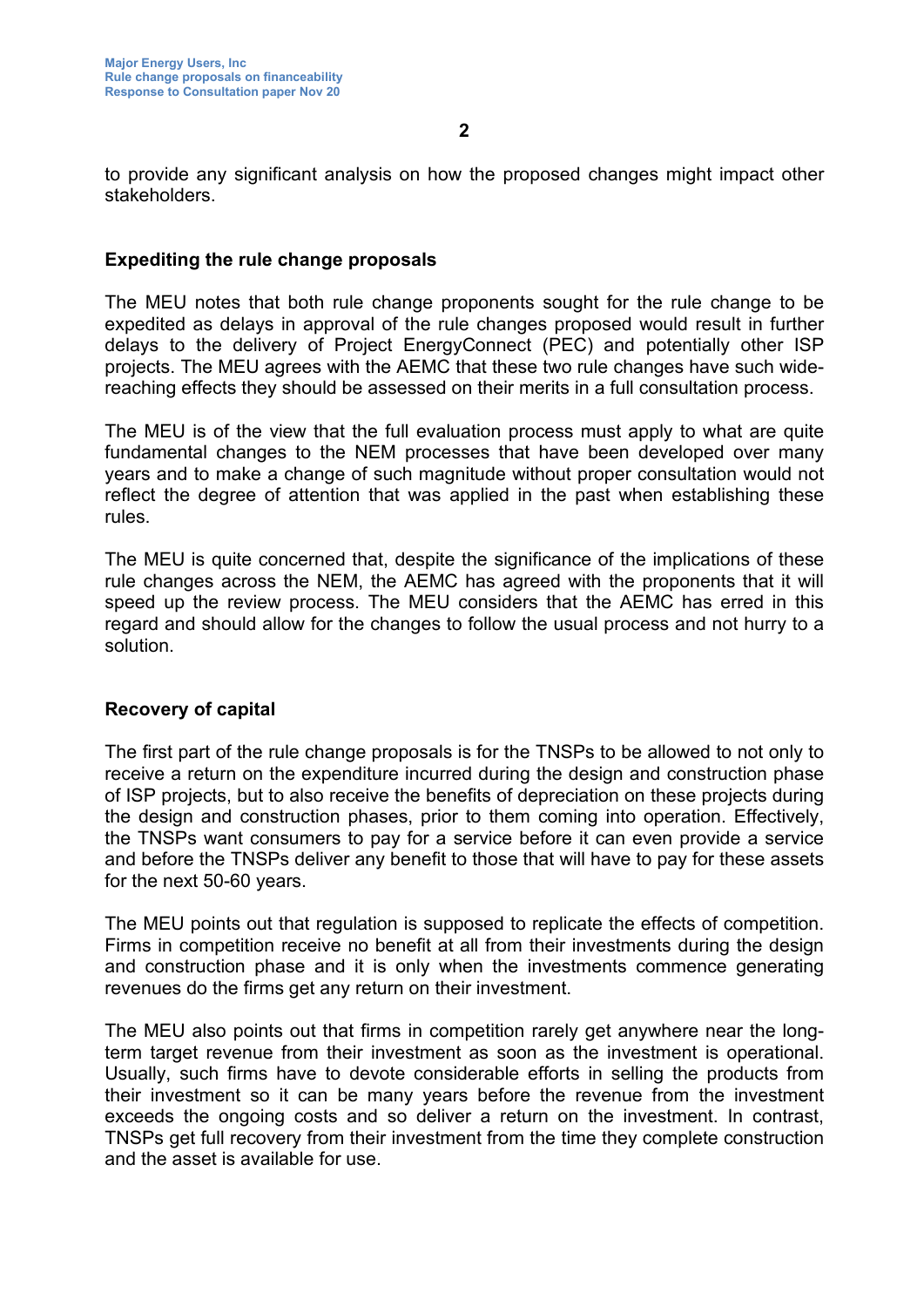The TNSPs propose that they should overturn what is an entirely appropriate control if the role of the regulator is to replicate competition. While the MEU recognises that its members would be pleased to receive a return of and a return on their investments prior to them generating revenue, this doesn't happen in the competitive world.

On this basis the MEU considers that it would be entirely wrong for the AEMC to make a rule change to allow the TNSPs to get any benefit from the investment prior to consumers getting a benefit in terms of the rewards the TNSPs advise will come from the investment. Specifically, the AEMC should reject the proposal for recovery of depreciation before the assets go into full service.

### **Changing the approach for revenue generation**

The proponents seek for the long-standing rule that the return on an investment is to follow the approach of Depreciated Replacement Cost (DRC) x real weighted average cost of capital (WACC) which underpins the current rules. Instead the proponents want revenue on ISP projects to be based on Depreciated Actual Cost (DAC) x nominal **WACC.** 

The MEU points out that the National Electricity Code (NEC) was developed on the basis of the Optimised Deprival Value (ODV) for valuing assets for the Regulated Asset Base (RAB) but this was changed (probably for convenience due to the difficulty in assessing the ODV) over the years to the current regulatory inflation adjusted basis form of DRC.

The MEU notes with interest that during the development of the third party gas access code in the late 1990s, networks were fierce opponents of using the DAC approach that consumer representatives tended to support at that time and networks insisted that the Depreciated Optimised Replacement Cost (DORC) was the most appropriate method for calculating the RAB of gas pipeline assets for regulatory purposes. Subsequently, the NEC converted to the DORC approach to asset valuation as well. Over time, the networks were able to convince the AEMC that there should be no optimising of the asset base so the DORC has since degenerated into the DRC.

So, it is intriguing that the networks, seeing that the RAB calculation on a DRC basis doesn't work for them at the moment, consider a change to the DAC approach is suddenly needed. This has all the hallmarks of a "policy approach" to regulation by networks to consider that "heads I win, tails you lose" is the way regulation should operate. Presumably, when conditions change in the future, they will seek a reversion to DRC asset valuation process<sup>1</sup>.

<sup>1</sup> The MEU has recently seen this "policy approach" (where networks seeking the best outcome for them at any point in time) in operation by them requesting the AER to use a different approach to calculation of inflation in the AER post tax revenue model (PTRM) and to change the very model that they insisted upon back in 2007!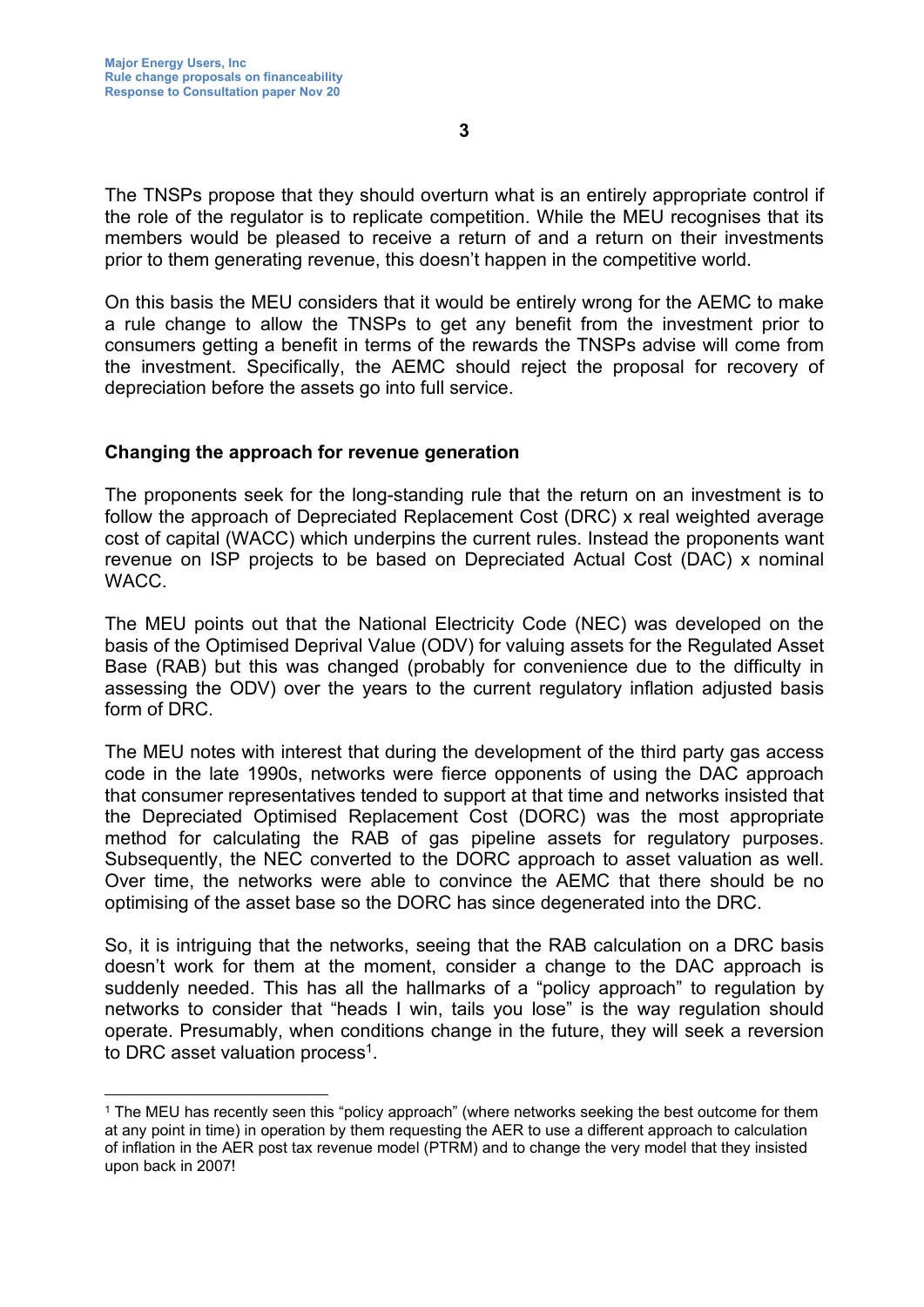The MEU notes that if the rule change was made for ISP projects, then there would be a need for two "RAB" accounts, increasing regulatory complexity. But even more so, while the proponents state that they are only seeking a rule change to apply their own ISP projects, other TNSPs will seek to get the benefit of the same derogation. Once the precedent has been created, the MEU can see all TNSPs and even DNSPs seeking the same derogation for their "ordinary" investments where they see this would be to their advantage.

With this in mind, the MEU sees that granting this rule change derogation has the potential to flow through to all NSP investments. While this option has been countenanced in the recent AER discussion on the assessment of the approach to forecast inflation for the PTRM, it was also recognised that such a change would be a major change to the rules. The MEU considers that such a major change cannot properly be assessed within the short time frame the AEMC has allowed for this rule change proposal.

The MEU sees that the proposed rule change will change the PTRM where some of the inflation risk carried by the NSPs will transfer fully to consumers. The MEU sees that as the AER is currently in the process of assessing the allocation of inflation risk through the current rate of Return Instrument (RRI) assessment, to use this narrowly focused rule change to impact the wider aspect of inflation management is inappropriate.

The MEU accepts that the DAC x nominal WACC is the approach used by firms operating in the competitive world, and this approach tends to work reasonably when the outlook term is much shorter than the lives of the assets contemplated by these ISP projects. Typically, firms in the competitive sector recognise that future revenues from an investment have a reasonably firm forecast ability of up to  $\sim$ 15 years – forecasts and expectations even within this timeframe (but more so beyond) are beset by the likelihoods of technological changes, new smarter competitors leading to lower costs for the products being produced from the investment, so forecast economic asset lives are seldom considered beyond this timeframe even though the technical life might well exceed this term.

In contrast, the ISP projects have an expected economic lifespan of 50-60 years over which consumers are required to guarantee a return of and on the investment. Equally, the forecast benefits of these projects have been assessed over a similar asset lifespan (ie 50-60 years), raising concerns as to whether the forecast benefits will in fact be achieved. The concept of the DRC x real WACC is more appropriate for such long lived assets both in terms of long-term revenue streams and for intergenerational allocation of costs. This is shown in figure 3.4 of the consultation paper where the revenue profile reflects a more equitable intergenerational sharing of the costs of the asset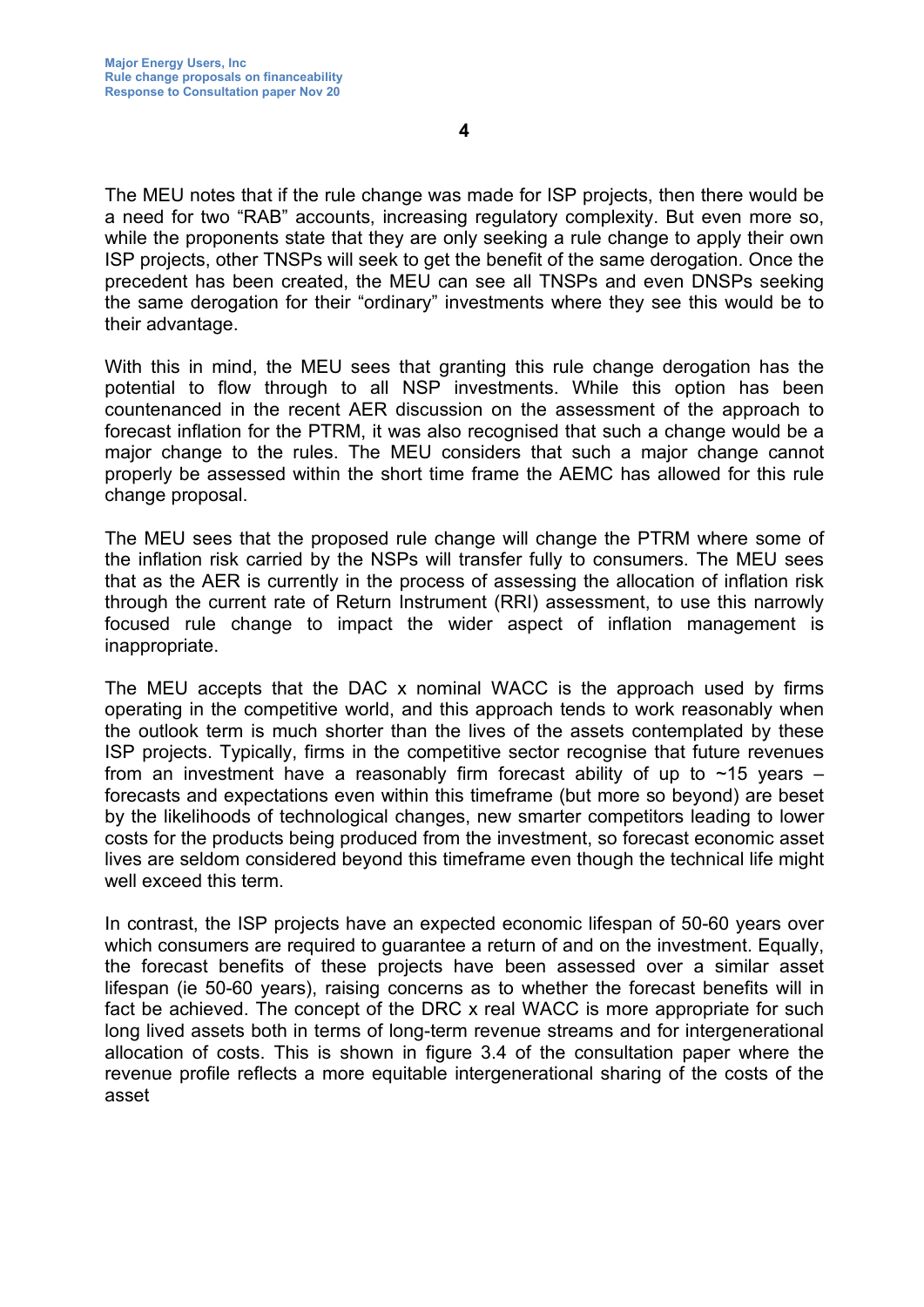



Source: TransGrid, rule change request, 30 September 2020, p. 14.

The proposed rule change will not only lead to an effective acceleration of depreciation (ie compared to the DRC x real WACC approach) but it will increase costs to current consumers to the benefit of future consumers. There needs to be a balance so that the costs are fairly allocated between generations and the current approach does this reasonably well.

The MEU notes that the bulk of the benefits identified for the PEC are quite heavily back ended which will further distort the intergenerational aspect such that current consumers will pay more for fewer benefits and future consumers pay less for greater benefits – this is not an equitable allocation between the generations.

#### **NPV is maintained by the change, or is it?**

TransGrid opines that the long-term interests of consumers are maintained by the change, so the National Electricity Objective (NEO) is maintained. The MEU questions this.

The NPV calculation by TransGrid is based on the WACC developed by the AER in its RRI assessment. While the MEU accepts that the RRI provides an appropriate return for the investment made by NSPs, this is based on the risk profile faced by networks and the risk mitigation provided by the rules.

However, the RRI is not the appropriate discount rate for use where the risks faced by consumers into the future are totally different and are much greater. In particular, the benefits of the project are thought to deliver involve considerably higher risk in their achievement than the certainty that NSPs get in achieving their future cashflows. With this in mind, the MEU has sought advice from its members who are not only capitalintensive businesses, but who operate in an environment where they do not enjoy the certainty of cashflows that NSPs do. They advise that they use discount rates of 12-

**5**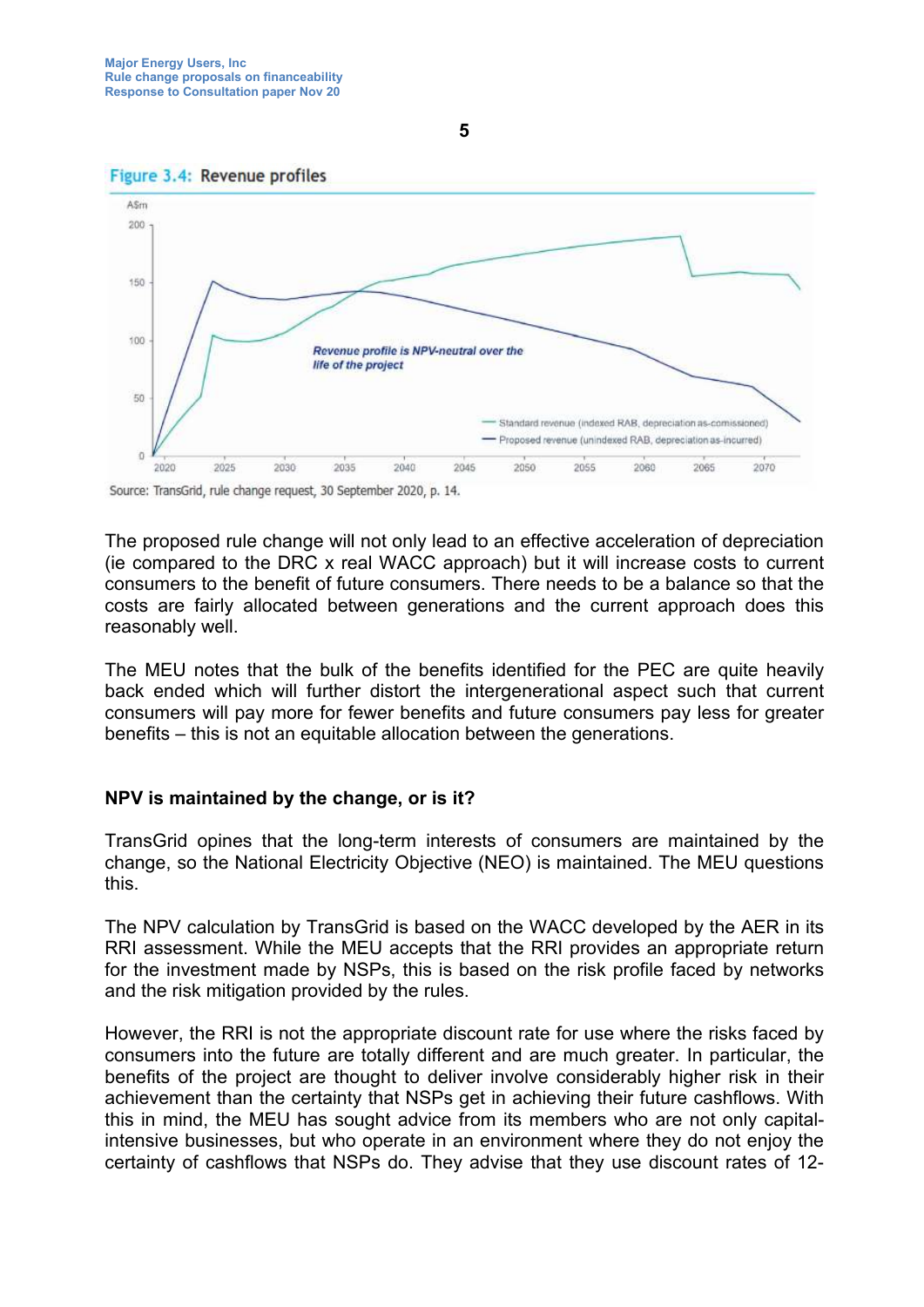15% nominal as a method to assess the risks they face in their forecasts of future cashflows.

With this in mind, the MEU considers that to ensure NPV neutrality, the NPV of the two options (ie current and proposed) should be based on a much higher discount rate, one which reflects the risk profiles of consumers rather than the risk profile faced by NSPs. If a higher discount rate is used, then the MEU considers that the two different approaches to setting cashflow will not be neutral.

## **Without the change, the project might not proceed**

On page 8 of the AEMC Consultation Paper, the AEMC observes that TransGrid asserts

"…without the rule change, there is a "serious risk that the ISP projects may not be delivered, or are not delivered in a timely manner."

The underlying assumption in this statement is that as the projects will deliver net benefits to consumers, the projects must proceed. The MEU has quite severe concerns about this. The only ISP project so far that has so far "passed" a RIT-T is Project EnergyConnect (PEC). At a capital price of \$1.5 Bn, the AER assessed that this project would deliver a net benefit of some \$290 m. Since then, the project cost has risen to \$1.99 Bn in the 2020 ISP and then to \$2.4 Bn in the Contingent Project Application at which point the project is forecast to deliver net benefits of about \$150 m (central case)<sup>2</sup>. The MEU has serious concerns that the revised net benefits have even been assessed appropriately but notes that the AER has reviewed the new capital costs and revised (increased) benefits. Unfortunately this review has not been exposed to stakeholder assessment on the basis that the increase in cost and revised (increase) in benefits are, in the view of the proponents, "not material"<sup>3</sup> – this assertion has been apparently accepted.

The MEU advises that its members would not seek to invest \$2.4 Bn for a net benefit of merely \$150 m. This raises the important issue as to whether the project should proceed on such a high capital investment for such a modest reward.

The MEU also questions the impact on the project of the trailing average approach to debt as the trailing average approach will change the future cost of debt assumed in the forecast revenue stream. Currently, at the behest of the networks (amongst others), the debt component of the revenue stream currently provides the networks with a benefit as the average trailing average includes a considerable contribution from the higher cost debt that occurred in past years. It is recognised that the cost of debt is currently very low but that at some time in the life of these projects, the cost of debt will

 $^2$  ElectraNet report – Project EnergyConnect Updated Cost Benefit Analysis dated 30 September 2020 page 23

<sup>3</sup> Under any reasonable test, the MEU considers the changes are "material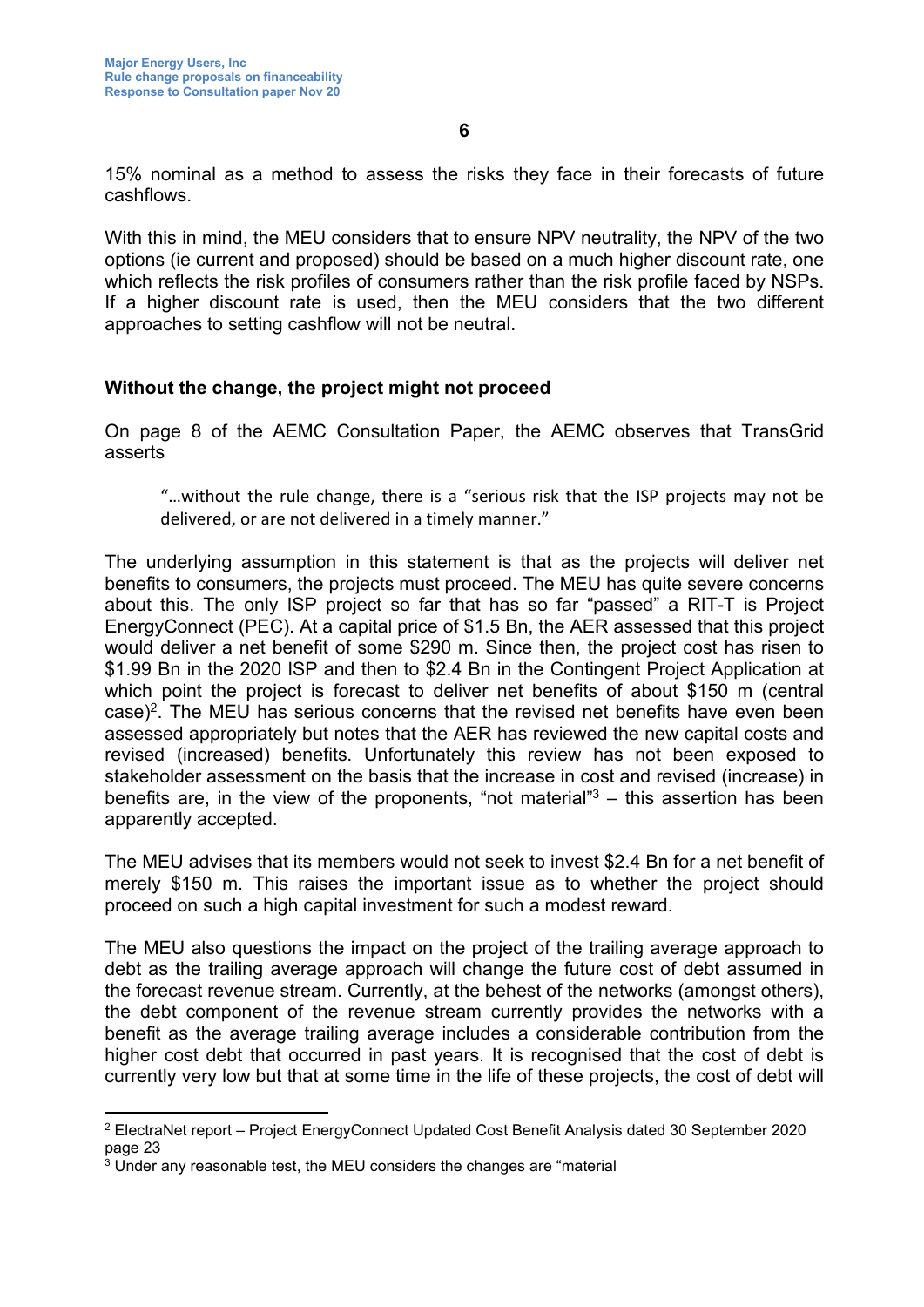rise, potentially returning to levels seen between the 1990s and up to the middle of the current decade. The trailing average debt of the future will include the current very low interest rates and contrary to now when the trailing average is higher than the current costs of debt, the trailing average will be lower than the then current cost of debt.

If these ISP projects are so finely balanced that they cannot proceed without a rule change to increase early cash flow, then the impact of the trailing average approach to calculating debt will, at a point in the future, reduce revenues compared to the then cost of debt and impact FFO/net debt assessments as future debt costs rise. As the proponents have not included this reality into their assessments, the MEU questions the assertion that this rule change must proceed if the ISP projects are to be implemented.

## **Is the TransGrid/ElectraNet proposal the most cost efficient?**

Implicit in the TransGrid and ElectraNet approach to changing the rules is that they might be unable to finance the projects without the rule change, but is this need unique to them and is the rule change really necessary? Obviously TransGrid and ElectraNet consider the rule change advantageous to them but that does not imply that the rule change would be an essential element to other proponents.

The MEU notes that in Victoria, AEMO awards augmentation projects after there is a competitive tender process and the recently announced NSW Energy Infrastructure Roadmap includes the ability of the Minister to

"…direct a network operator to carry out … a priority transmission infrastructure project".

Implicit in such a direction, would be that if one TNSP did not carry out the work for "a priority transmission infrastructure project" (for whatever reason) then the Minister may direct another party to provide the work.

So far only ElectraNet and TransGrid have been involved in PEC and TransGrid and AEMO (as the Victorian TNSP) for other ISP projects scheduled in the near future. The market has not been tested as to whether another provider could deliver the project under the current rules and without the need for a rule change.

The MEU considers that, while the assumption is that a rule change is needed to deliver the projects by the current proponents, this does not mean that all potential providers have the same need that TransGrid and ElectraNet assert is essential.

#### **Credit rating impact on the project**

TransGrid has commented that its assessment of the metric "funds from operations (FFO) to net debt" under the current rules would render an ISP project (using PEC as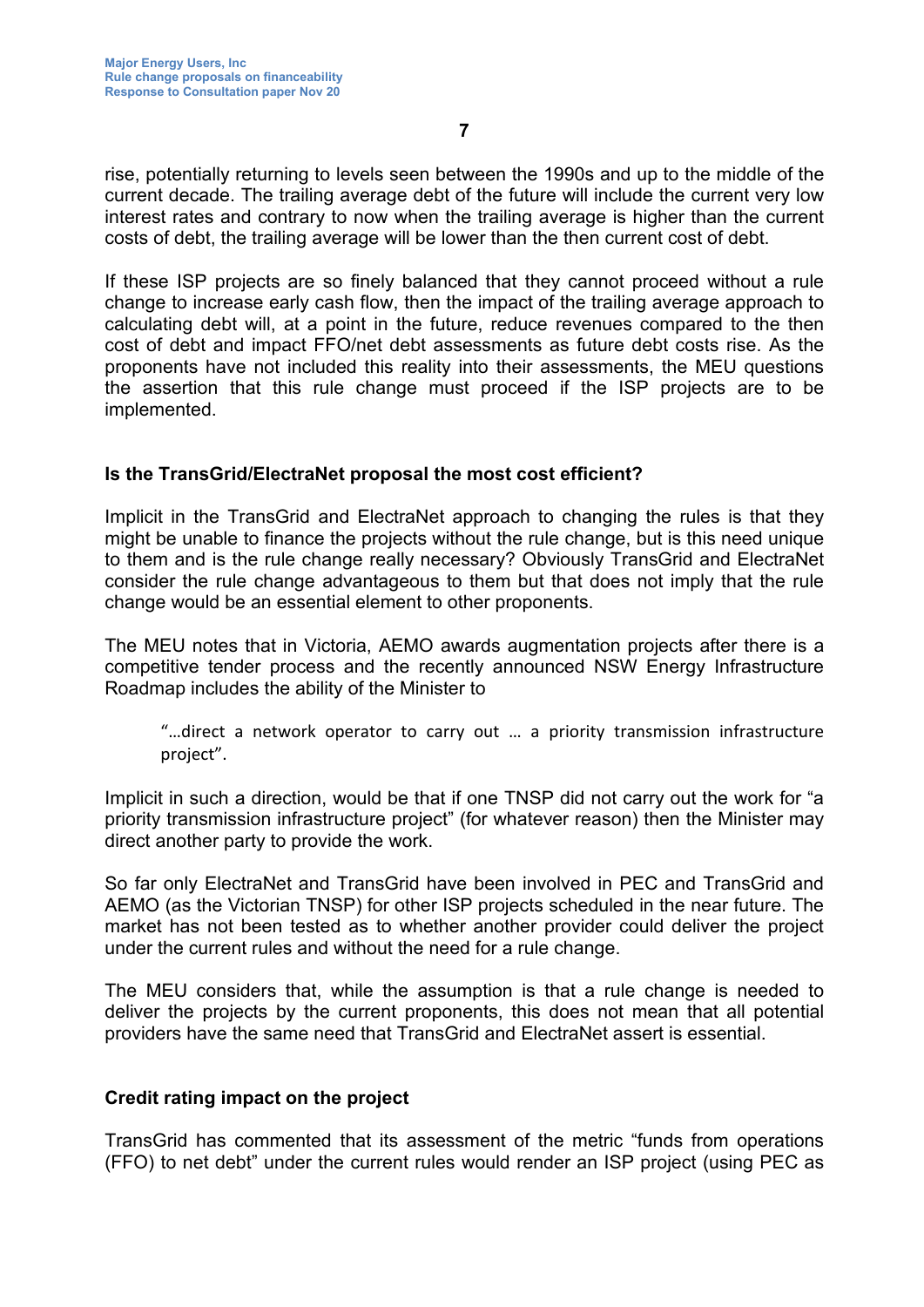an example) to be exposed to a sub-investment grade credit rating and therefore to finance the project would require more than the Benchmark Efficient Entity (BEE) equity share of 40%.

The AEMC Consultation Paper provides information that the metric FFO/net debt is but one metric used by rating agencies and that, while important, is not the only metric which drives the outturn credit rating and there are a number of equally important other metrics (both qualitative and quantitative) that have just as much influence as FFO/net debt.

With this in mind, the MEU considers that perhaps TransGrid is a little disingenuous in its portrayal that FFO/net debt is the prime metric that results in the ISP projects being non-viable under the current rules.

The MEU also points out that ElectraNet has had a recent credit review by Moody's<sup>4</sup> and despite the introduction of PEC and two other large projects, Moody's reduced ElectraNet credit rating from Baa1 to Baa2. Moody's observed that ElectraNet could return to the higher credit rating if it reduced its gearing to less than 80% even with these other projects added to the RAB. As the RRI assumes that gearing is 60% debt, it would appear that ElectraNet decision to have such a high level of gearing does not lead to it being at risk by the inclusion of the PEC under the current rules.

What is also not clear is, when making the assessment that the firms would degenerate into "junk bond" status if the rule change was not made, whether this assessment is made uniquely with regard to the project expenditure and revenues or whether it was across all of the TNSPs' activities. Based on Moody's assessment of ElectraNet credit rating, it would appear that the TransGrid assessment has been made on an individual project basis<sup>5</sup> and the MEU points out that TransGrid already has a RAB of >\$7 Bn and annual revenue exceeding \$800m pa from its existing regulated operations which would ameliorate the impact of the new project. In addition, TransGrid has unregulated activities that add to its regulated revenue stream.

On this basis, the MEU considers that the impact of new projects (ISP and those in the transmission annual planning reports - TAPRs) would ameliorate considerably the implied descent into "junk bond" status. Without a more detailed analysis demonstrating to the contrary, the MEU considers that TransGrid, like ElectraNet, might suffer a small reduction in credit rating as a result of the ISP projects being implemented based on the current rules but they would not "descend" into junk bond status across the whole of the TNSP activities.

<sup>4</sup> Moody's Investor Services rating Action: "Moody's downgrades ElectraNet to Baa2; outlook stable" 9 October 2020

 $^5$  As the TransGrid assessment is based on the assumption of a \$2 Bn project in isolation, this view of the TransGrid assessment being a project basis is reinforced by the chart provided in the Consultation Paper figure 3.1 on page 13.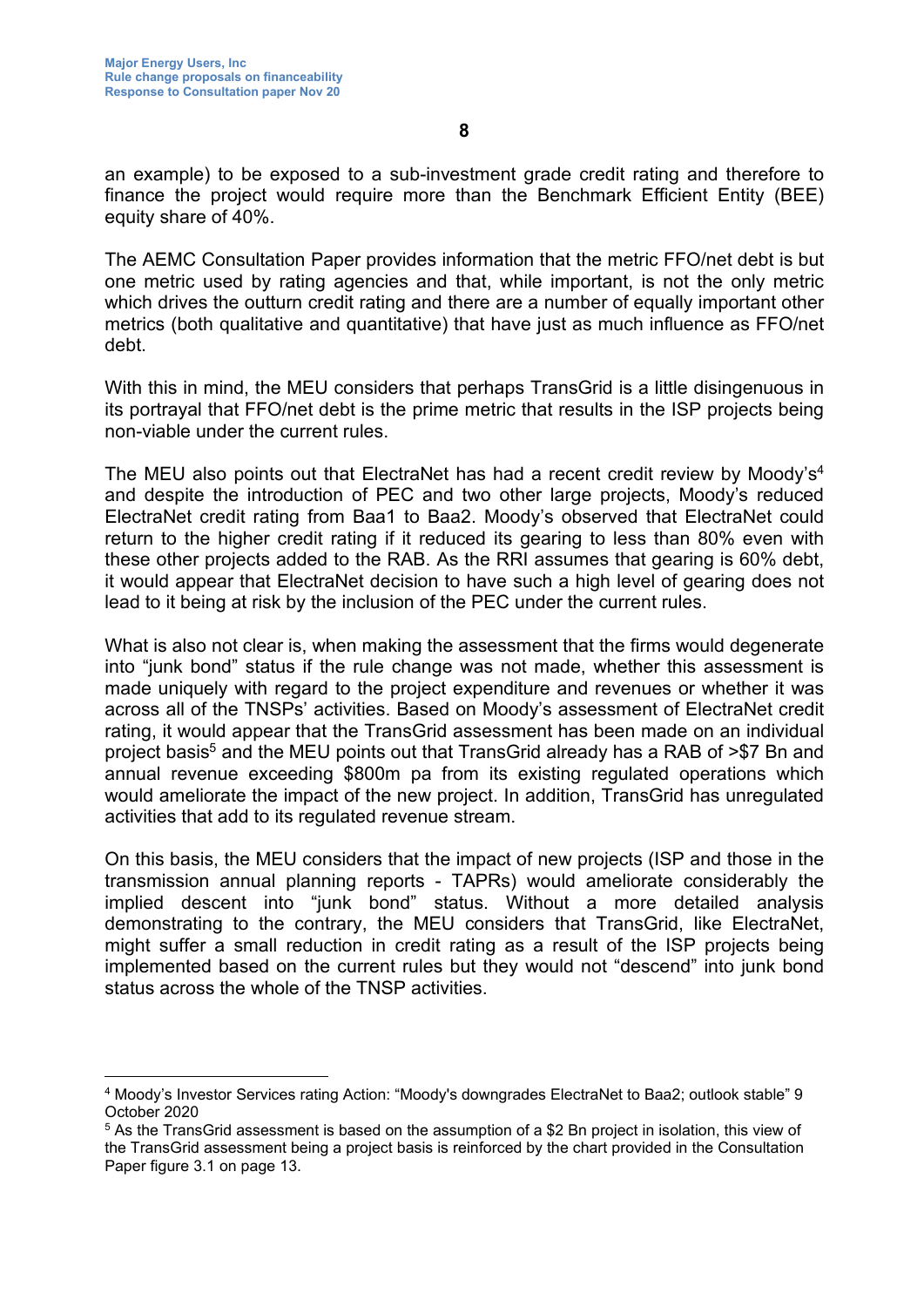The MEU points out that not only has ElectraNet and TransGrid had limited consultation with stakeholders about the decision to increase the cost of PEC (along with the increase in supposed benefits), they have taken the same limited consultation process (basically at the "inform" level under the IAP2 spectrum) in the discussions with stakeholders on the financeability of the PEC and other ISP projects.

In its observations during discussions with its Consumer Advisory Panel meetings (where the MEU has representation), when questioned as to what ElectraNet might do if the rule change was not made, ElectraNet only highlighted that both firms were needed to commit to the project in order for it to proceed. Based on the Moody's report on ElectraNet credit rating it would seem that ElectraNet could reasonably be expected to continue with the PEC in the absence of the rule change requested.

# **Conclusions**

The MEU does not support the proposed rule change for a number of reasons as, in addition to the obvious concerns, it also brings with it a number of potentially unintentional outcomes that have not been canvassed because the issues have been too tightly focused on the immediate needs identified by the proponents. To address these unintended consequences will require a much longer timeframe than the AEMC has allowed for the rule change proposal.

In summary, the MEU does not support the rule change because:

- The approach to permitting receipt of revenue before the investment is complete and operational does not reflect the reality that in the competitive world, a facility has to be fully operational before any revenue can be generated; this concept should be applied to all TNSP projects including ISP projects
- The current process is one that networks fought for inclusion in the rules in the past (and actively opposed what they now seek) when the concepts now embedded in the rules were being fully developed
- Introducing the change would create a precedent for all network investment
- The rule change would increase costs on current consumers due to the effective acceleration of depreciation and imposition of higher costs, changing the current balance between the interests of current consumers and future consumers
- The assertion that the NPV of the two approaches is the same does not hold when a discount rate appropriate to the risks faced by consumer is used to generate the net present value of the options
- The assertion that the project might not proceed without the change does not hold when assessing the addition of the project to a fleet of assets has only a minor impact on the overall credit rating of the NSP
- If the projects are so tightly balanced then the impact of the trailing average approach to debt will impact the project in the future as debt costs rise and as